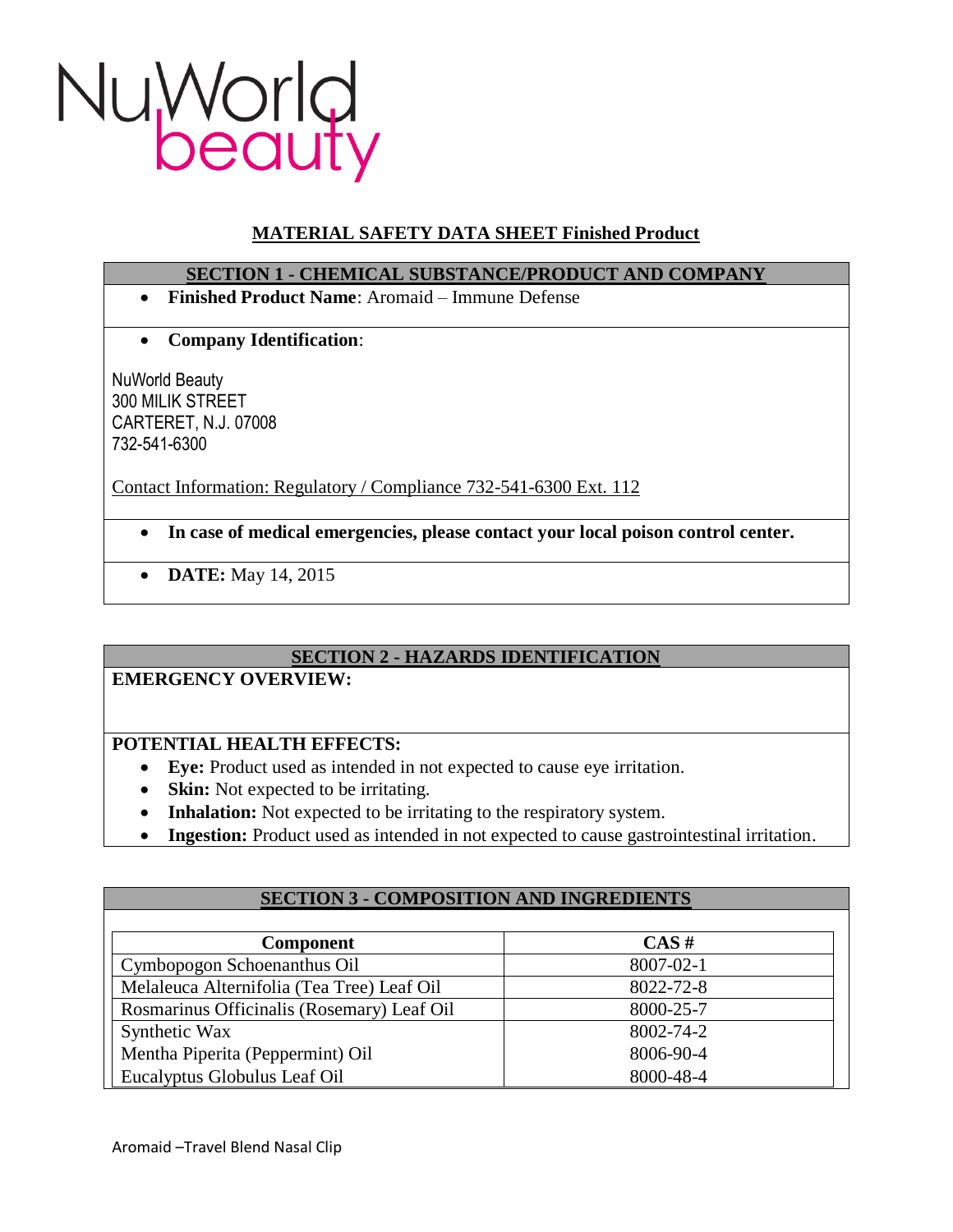

### **SECTION 4 - FIRST AID MEASURES**

- **Eye:** Thorough rinsing for 15-20 minutes of the affected eye with water. Obtain medical attention if irritation persists.
- **Skin Problem:** Wash thoroughly with soap and cold water for 15-20 minutes. Obtain medical attention if irritation persists.
- **Inhalation:** No adverse effects when used as directed.
- **Ingestion:** Do not induce vomiting. Obtain medical attention.

## **SECTION 5 - FIRE FIGHTING MEASURES**

• Not applicable as a consumer product.

### **SECTION 6 - ACCIDENTAL RELEASE MEASURES**

• Not applicable as a consumer product.

## **SECTION 7 - HANDLING AND STORAGE**

## **Precautions for Safe Handling:**

• No applicable precautions as a consumer product.

## **Conditions for Safe Storage:**

No applicable precautions as a consumer product.

**Other Recommendations:** None.

### **SECTION 8 - EXPOSURE CONTROLS, PERSONAL PROTECTION**

• Keep out of reach of children.

# **SECTION 9 - PHYSICAL AND CHEMICAL PROPERTIES**

• Essential oils in wax base.

# **SECTION 10 - STABILITY AND REACTIVITY**

• Stable under normal conditions

# **SECTION 11 - TOXICOLOGICAL INFORMATION**

This is a personal care or cosmetic product that is safe for consumers and other users under intended and reasonably foreseeable use.

**Chronic Effects:** Finished product is not expected to have chronic health effects.

**Target Organs**: No adverse health effects on target organs expected for finished product.

**Carcinogenicity**: Finished product is not expected to be carcinogenic.

# **NTP:** No **IARC**: No **OSHA:** No

Aromaid –Travel Blend Nasal Clip **Page 2** of 3